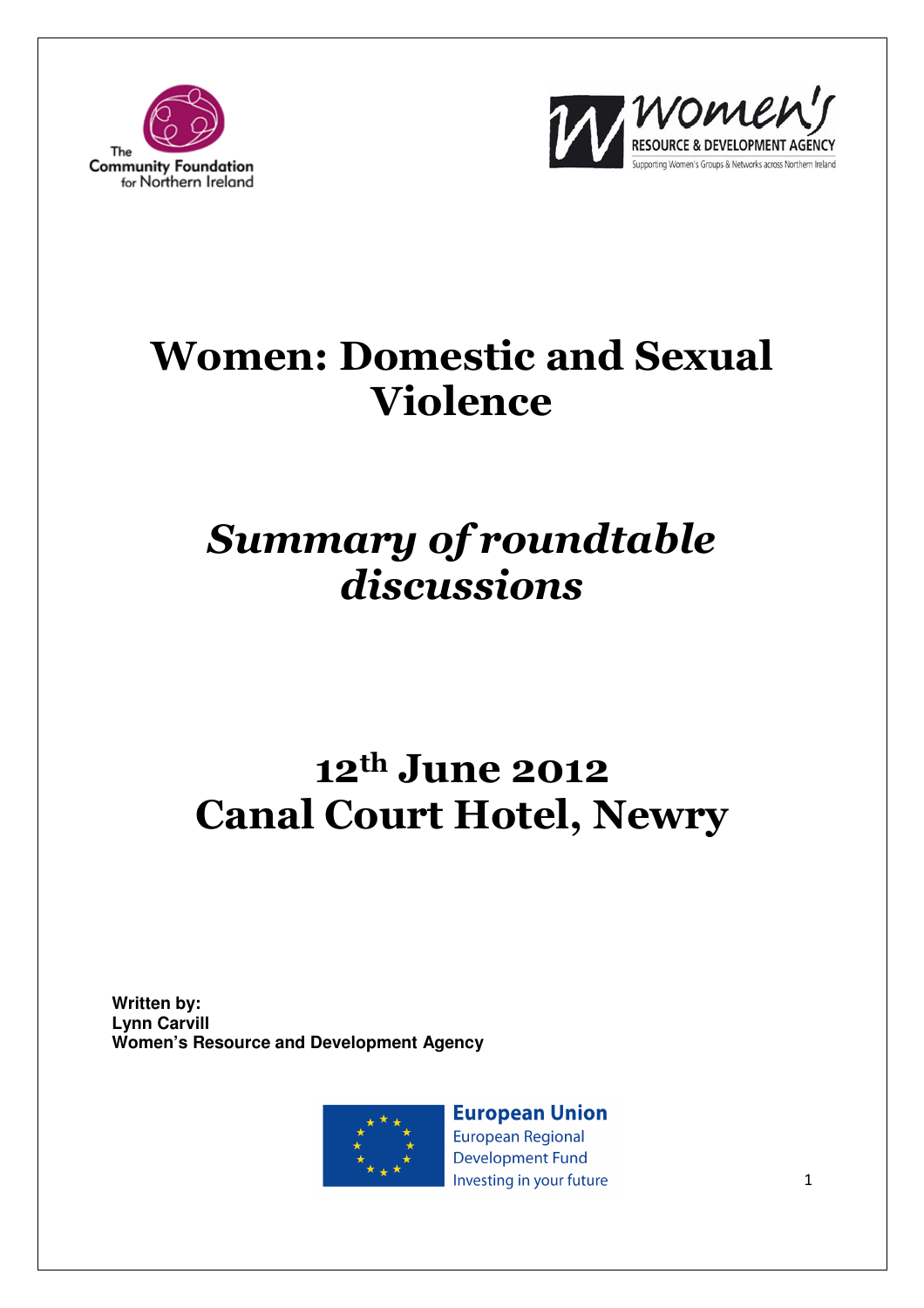# **Women: Domestic and Sexual Violence Summary of roundtable discussions Canal Court Hotel, Newry 12th June 2012**

# **Introduction of overall project:**

The Women's Resource and Development Agency (WRDA) and the Community Foundation for Northern Ireland are partners in a Peace 3 project that aims to capture the experiences of women living through conflict and through the subsequent period of conflict resolution and peace building.

The aim is to learn from the experience of women who have lived through these processes and to try to identify ways in which to make a positive impact. Over the next two years this project will bring women together on a cross community and a cross border basis and they will have an opportunity to exchange learning with women from other conflict areas through the Foundations for Peace Network.

Key issues will be highlighted in different workshops which will take place throughout Northern Ireland and in border county areas. These are:

- Violence, safety and security
- Decision making and representation
- Women's rights are human rights women and social justice
- Women and the legacies of the past
- Women and institutional change

The first them addressed in the project is 'Women: Violence, Safety and Security'. Workshops were held in Derry, Dundalk and Newry and a final cross-border workshop will take place on 21<sup>st</sup> June. At this event 'Women, Violence and Security: A Shared Learning Workshop', ten participants from each of the 3 previous workshops will come together to pull together the various strands of the discussions develop recommendations and decide how best we can influence policy.

The final part of the project is aimed at placing on an international stage all that has been learned through the discussions between women from different communities and regions. The project will have two important outcomes:

- The learning gathered will be used for the design of policy recommendations that will be disseminated through the production of a Policy Report on Gender and Peacebuilding which will be primarily focused on influencing institutional change in both Northern Ireland and the Republic of Ireland
- A Tool Kit on Women and Peacebuilding: Developing Practical Approaches will be produced. This will be circulated internationally with the intention of influencing governments and agencies responsible for providing grants and assistance to wartorn societies.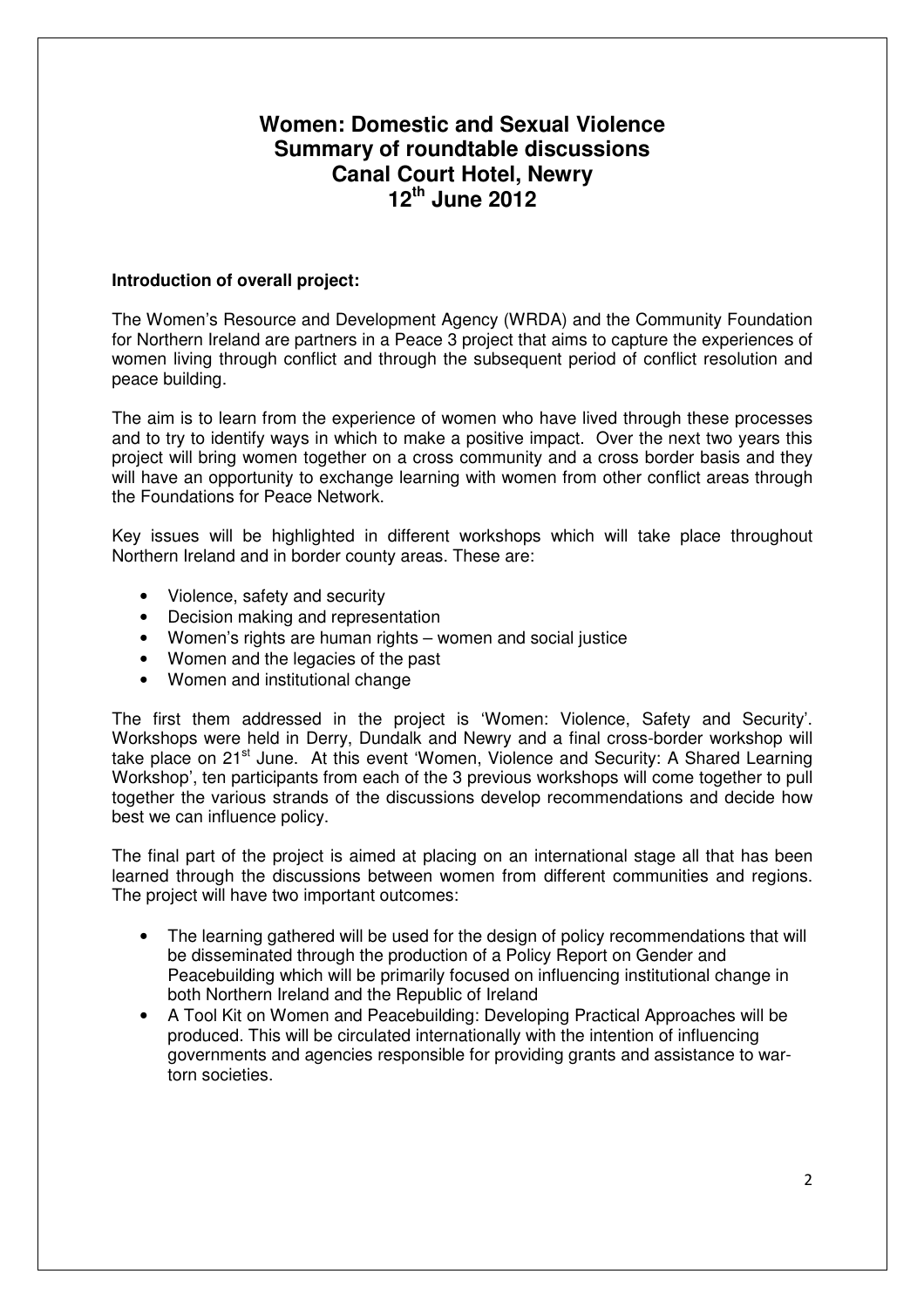# **Methodology:**

Over 50 women from across the Newry City area and its hinterlands were invited to attend a workshop to discuss and provide their personal perspective on issues around Domestic and Sexual Violence

. The morning began Professor Monica McWilliams providing a contextual presentation to the audience. This presentation is attached as a separate document.

Facilitated discussions took place around five tables with a scribe noting the issues that were raised. Participants were asked to focus their discussions around the following 4 key questions:

- In what ways do women feel unsafe in their homes and communities?
- What needs to change in order for women to feel safer?
- How has violence towards women changed in the last 15 years?
- Has violence affected women more or less since the Peace Process?

At the end of each table discussion the women were asked to prioritise 4 issues and note these on a flipchart which was then put up on the wall for all the groups to see. At this point all of women had a chance to read what other tables had discussed and prioritised.

A short plenary discussion ensued.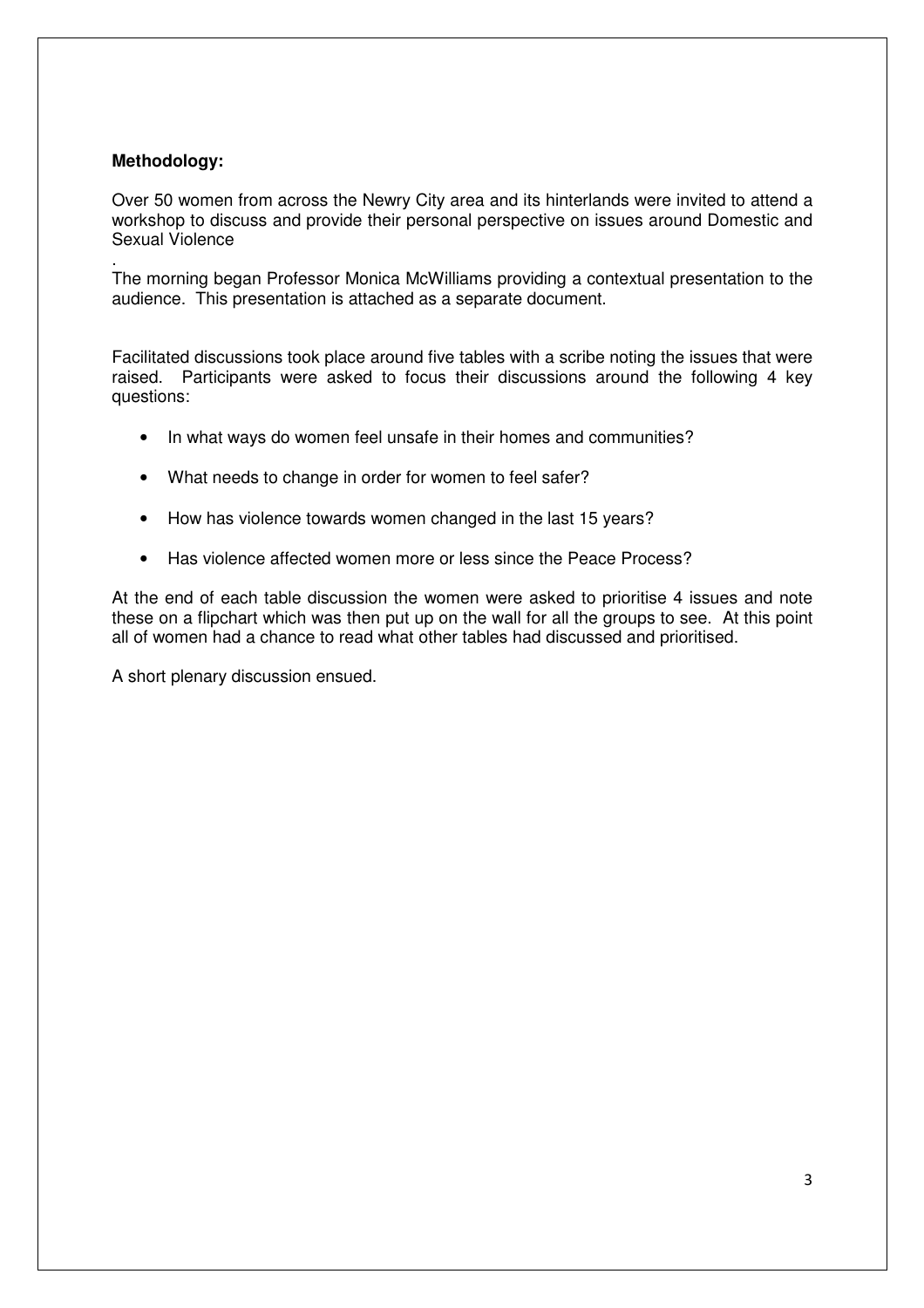Below is synopsis of the issues raised in response to the first question:

#### **In what ways do women feel unsafe in their homes and communities?**

#### **Feeling unsafe within the home:**

For many women, the fear or threat of abuse or domestic violence within their home is a core to feeling 'unsafe'. It was clear that perpetrators can be partners, husbands, sons and teenage children. In this context perpetrators have access to their victims 24 hours a day, seven days a week. There is a strong sense that there is a lack of protection for women who experience abuse in the home.

Domestic abuse and violence takes many forms: the more subtle manipulation and emotional abuse, financial abuse (precluding access to financial resources), verbal abuse and actual violent behaviour including sexual violence.

The feelings evoked in victims of domestic and sexual violence are complex. The women spoke of feelings of isolation, embarrassment, shame and guilt. These were also voiced as the reasons why women didn't report abuse or violence. Potential repercussions of reporting incidents were often seen as too much to deal with. There was also the fear of reprisal from the perpetrator.

Isolation is a real issue both in terms of feeling isolated from wider family networks and also in geographic terms ie. rural isolation. Women who move to live in their 'husband's area' can be isolated from their own familial networks and the values and traditions of the perpetrators family hinder her from seeking help. For many women the sense of isolation results in them thinking 'no one will believe me' or projecting that the family reaction will be 'it can't be that bad'. Victims did not want to bring shame on the family or 'let the family down'. In terms of geographic isolation, there was a strong sense that victims of domestic violence and abuse had less access to resources if they live in rural areas. It was much more difficult to find emotional or practical support in these areas.

The issue of 'children' discussed in a variety of contexts. Clearly, there are children within homes who are the perpetrators of abuse and violence. Women spoke of abuse or fear of abuse from 'sons who didn't move out of the home' (much more common in today's economic conditions) and of the bullying/abusive behaviour of teenage children generally. For some women this constitutes a significant perceived 'threat' within the home. It was acknowledged domestic violence crosses all social classes and that 'violence' is often a 'learned' behaviour and in many instances sons are aping the behaviour of their fathers. In many of these cases alcohol and drugs are viewed as a causal factor in relation to violent behaviour.

The other context of the discussions on 'children' centred around the women who were victims of domestic violence and their attempts to protect their children. Feelings of insecurity and fear were exacerbated for those women who felt they could not protect their children in the home. Many women felt 'it is better for **me** to get hurt than the children' and that was how protection for children was manifested.

Some of the discussions centred around victims of violence fearing that they would lose their children. The potential involvement of Social Services or the Police Service also for many women provokes feelings of fear, shame and stigma. Thus the resources and support available are not viewed by many as an option.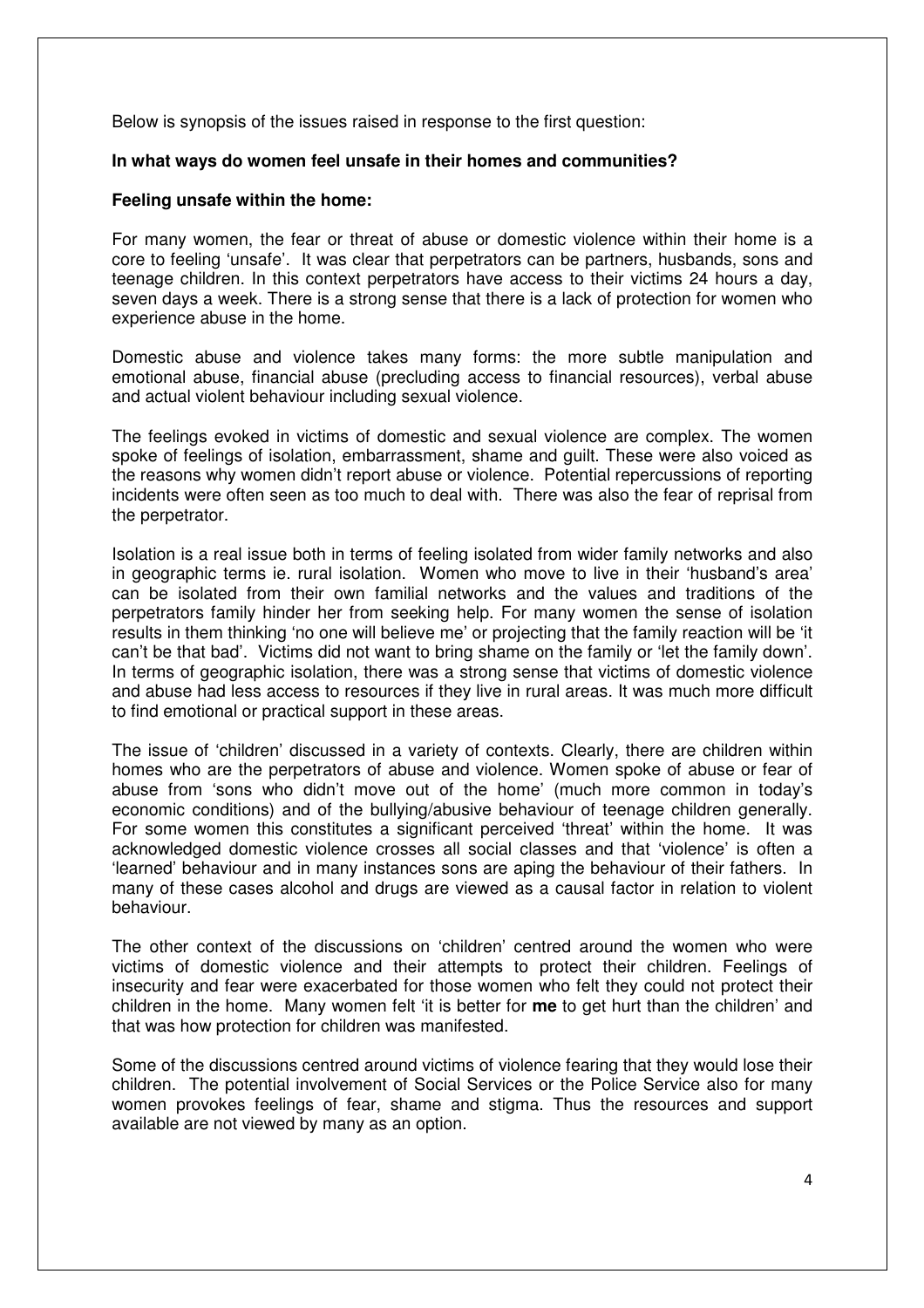Some of the women believed that a societal culture of 'women's inferiority' prevails generally. More value is placed on what men say that what women say and the huge issue of the financial dependence of women on men was viewed as significant matter that must be addressed. There are too many women with young children who live in financially precarious situations as they lack economic independence within the home.

### **Feeling unsafe within the community:**

Less time was spent discussing this issue but key concerns raised by the women in relation to feeling unsafe within the community were: being out alone at night, walking through some parts of the city at night time; sectarian tensions due to paramilitary activity or during the parading season, being in public houses; gangs of youths drinking on street corners and the lack of street lighting or street wardens.

Some women also spoke about feeling intimidated by men/boys shouting sexual innuendos and remarks whilst walking through the town. Other women spoke about feeling unsafe when they moved to live in other areas.

Below is synopsis of the issues raised in response to the second question:

### **What needs to change in order for women to feel safer?**

There was a clear view expressed that the attitudes of men to women needed to change. Inappropriate and sexist language should be deemed unacceptable. Everyday language employed, such as girls = 'sluts' while men are 'bosses' or 'breadwinners' must be challenged. Men's voices must be heard in these discussions encouraging respect for women and speaking out loudly against violence against women. Respect is key in building and sustaining human relationships and the bottom line is there should be zero tolerance in relation to violence against women.

Women also felt strongly that societal attitudes need to change and education should play a crucial role in this. Children should be taught through the curriculum 'what is acceptable and what is not'. There was a strong view expressed that education is the only way 'to move from the old ways of acceptance and minimising how violence is perceived in society – particularly gender based violence'. The feelings of 'stigma and shame' often felt by victims of domestic violence could be mitigated if the violence and associated issues were dealt with in schools and from a young age. The balance to preventative measures through education is educating women and girls about gender equality and raising awareness in relation to their rights as women and as citizens. It was felt that many women lacked awareness about their rights in relation to domestic violence. An equal society is one where women can wear what they want without being harassed and go where they want knowing that they are safe

Access to better amenities and services for victims of domestic violence across urban and rural areas was viewed as important The provision of such amenities and services should correspond with awareness raising campaigns. Stigma and fear of the consequences of reporting this crime must addressed and removed. It has to be made easier for women to seek help. The importance of establishing trust in order for support to be sought must be recognised by relevant authorities and public services. To address the issue adequately a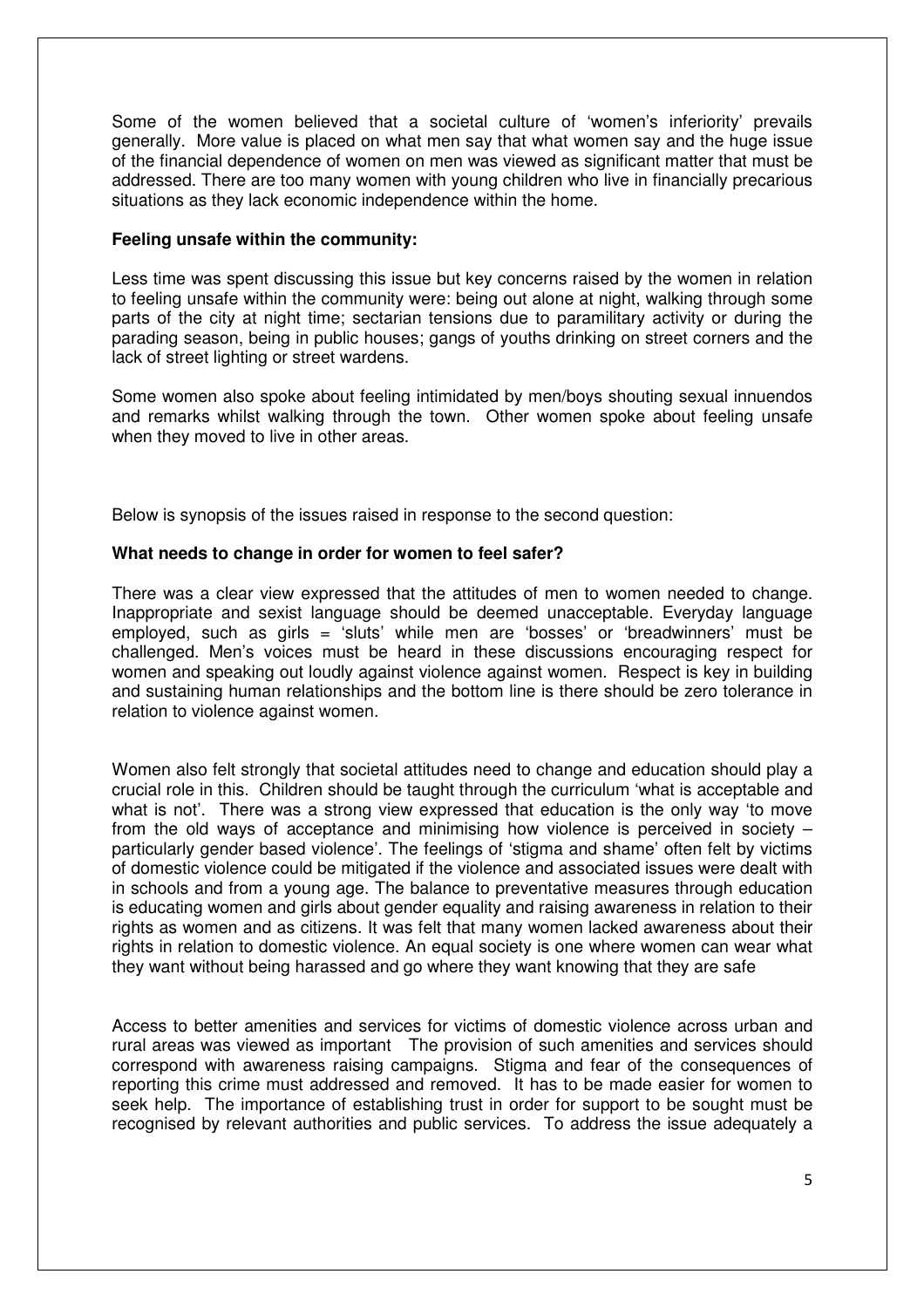multi-agency approach would ensure better communication across professional bodies and was deemed essential accompanied by better sign-posting and awareness-raising.

The final broad response to this question centred on changing attitudes within the judicial system; accompanied with harsher sentencing – 'the sentence should fit the crime; less emphasis should be placed on physical injury and other more subtle abuse associated with domestic violence recognised as an integral aspect of the crime'. While education and training on the wider issues and complexities of domestic and sexual violence were voiced as important; more female representation in the judicial system was viewed as crucial. Women themselves should be more proactive and measures introduced to ensure they are equally represented on policy and legislative making bodies. The criminal justice system also needs to ensure that the needs of victims are acknowledged and met at all levels of the judicial process.

Overall societal and community perceptions and attitudes of and to domestic and sexual violence need to be challenged and changed.

Below is synopsis of the issues raised in response to the third question:

### **Q3 How has violence towards women changed in the last 15 years?**

A number of interesting issues were raised in response to this question. Some of the women believed that domestic violence has escalated over the last 15 years but it was also asserted that the appearance of the rise in this particular criminal behaviour could be that women are reporting it more often than before. Essentially however it was believed that domestic violence in its widest sense is more prevalent – emotional, financial, physical and sexual. It has been exacerbated by the economic downturn and the consumption of more alcohol in the home. Many victims become adept at hiding the problem for the sake of children and many women remain terrified of contacting professional agencies.

It was also contended that the violence prevalent in society over the period of the conflict has not necessarily dissipated but rather some of it now manifests itself as violence in the home – 'violent men still need an outlet'. Access to legal arms was also muted as threat to women within their homes.

Over the last 15 years there have been various campaigns publicising and heightening awareness of domestic violence and in many ways this has empowered women to speak out and address the issue earlier in the cycle of abuse. Due to publicity campaigns some women are more vocal and tolerate less. They feel less ashamed to report domestic violence and abuse. Some women contended that these behavioural changes are also a result of less influence on society from the church. Attitudes of previous generations and of the church, ''you made your bed so you can lie in it", are less accepted by women. Divorce rates have risen and women who are victims of violence are less prepared to put up with it. As more women have become educated and enter the workforce they are also less likely to be financially dependent on men. Financial autonomy enables women to be less fearful of what the future may hold if they report the crime and/or leave their abusive partners.

Saying this, there was still a strong view that it can still be very much a hidden crime and there is still stigma attached to the issue. Some of the women felt that it could be more difficult for professional women to come forward and many are still less likely to report the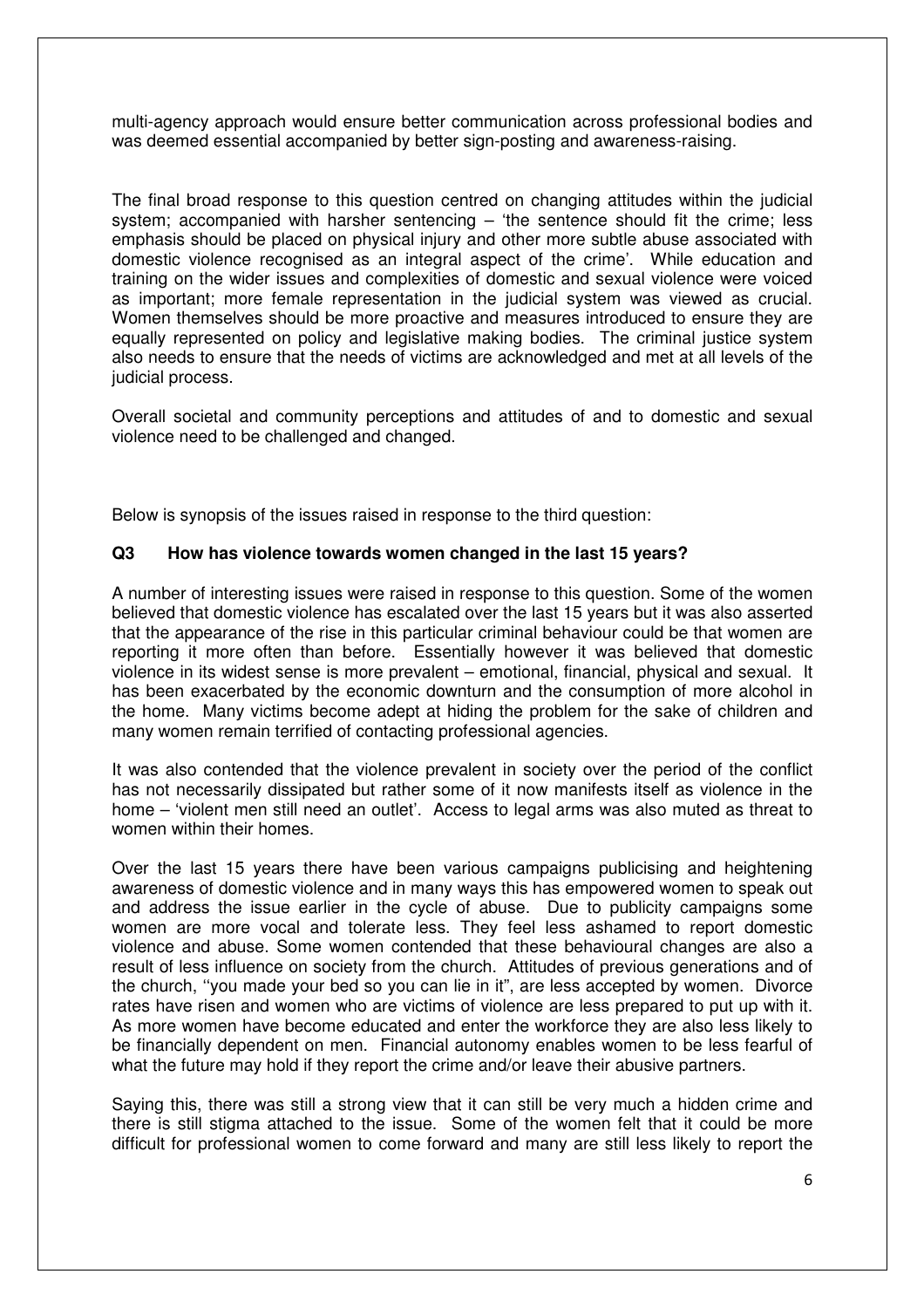crime to police. While there is greater publicity and understanding of the complexities of domestic violence resulting in an increase in reportage to police, there was also a concern raised that some younger women are more tolerant of Domestic Violence and violence eg. 'bitch slapping' and the sexist behaviour portrayed widely in some music trends.

The escalation of sexist behaviour as evidenced in some parts of the music industry has been accompanied by the huge growth in the use of technology. Discussions took place at all of the tables on how technology has impacted (mostly negatively) on violence against women. Social media can be used to harass, bully and blackmail. Mobile phones can be utilised as a control mechanism and there are many more and different forms of gender based violence and abuse levelled at younger women eg. texting, stalking and cyber abuse. Of course the internet and social media websites are also used to 'groom' young girls for potential sexual abuse.

A further issue raise is the escalation of violence against women in terms of the increase in human trafficking; affecting women and children (in the main). This is a much more prevalent crime and is moving up the political and policing agenda.

Finally, many women felt that there have been beneficial changes in terms of prosecuting perpetrators of domestic violence and in how victims are treated by the police and the in the court system. The PSNI now have dedicated domestic violence officers and can now prosecute perpetrators without a victim statement. There is a much wider understanding of the issue, how it is perpetrated and what it is. Other abuse is also more widely recognised and understood – continuing undermining, emotional, verbal, financial etc – and how insidious these abuses can be. That domestic violence is recognised as a crime now, as opposed to 15 years ago, was also lauded by the women.

Below is synopsis of the issues raised in response to the fourth question:

# **Has violence affected women more or less since the Peace Process?**

In response to this question participants believed that women today are more empowered with information and support and are more likely to report domestic violence. The police are also more likely to respond and geographically areas have become more accessible to the police.

In some communities it has become more culturally acceptable to contact the police. Some contended that some 'older generations' of women older would be wary of contacting the police in relation to this but this would change for younger women. During the conflict it would have been perceived as 'disloyal to the cause' for women in some communities to access assistance from the police. As well as this some of the participants thought that throughout the peace process there was less media attention focussed on political violence and the 'normalisation' of our society allowed the media to focus on other everyday issues, including the prevalence of domestic and sexual violence. That men in our society have moved from a violent context into a peaceful one does not necessarily mean peace prevails everywhere. Some participants contended that violence affects women more now. Security Force personnel are dealing with the aftermath of a violent conflict and for some this affects their behaviour at home; there is increased violence in the home and access to weapons. For other men, they have been released from prison and are returning home to a very different society where they often have with little hope of accessing employment and their home situation has changed in their absence; women have become more independent in the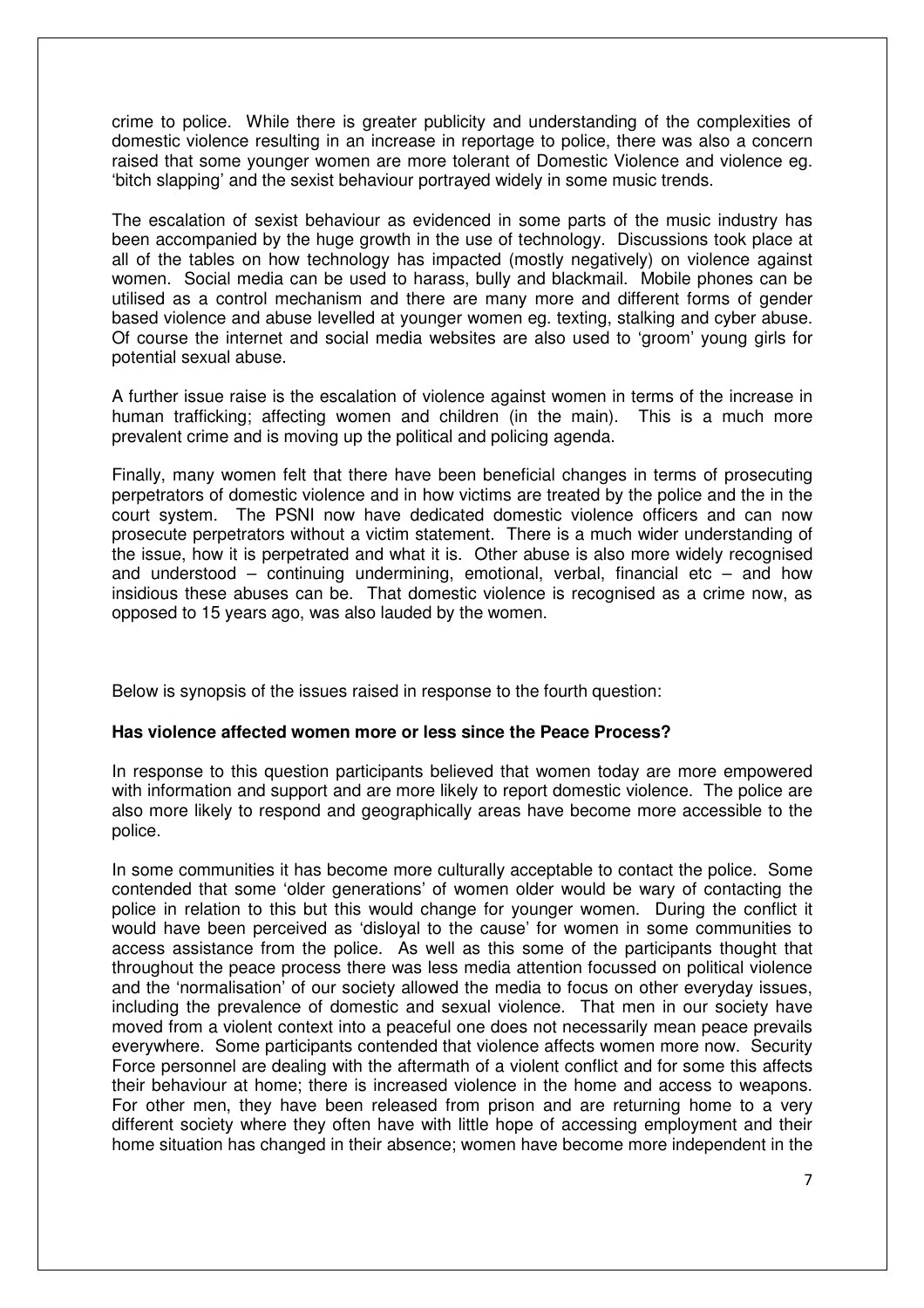absence of their partners. There was a view that this societal transition has resulted in the potential for an increase in violence in the home; that many women and families are more vulnerable during the years of the Peace Process.

Generally, however, the women believed it is very difficult to measure due to the lack of available data and because of the secrecy and stigma attached to the crime. Some of the women from ethnic minority backgrounds said that over these years more and more women from other countries have migrated to Ireland and for many the problem of domestic and sexual violence is still shrouded in secrecy.

Some changes over this period were welcomed by participants, for example, the noticeable increase in female police officers since the Peace Process. It was hoped that having more women in the police service would mean domestic and sexual violence crimes would be prioritised. There was a strong view, however, that more police officers dedicated to domestic violence crime were needed as well as more government funding for services for victims.

Finally, in relation to this question some of the women were concerned that young girls have taken on the mantle of violent males and that they are more likely to display violent behaviour now than before and that this issue needs to be addressed.